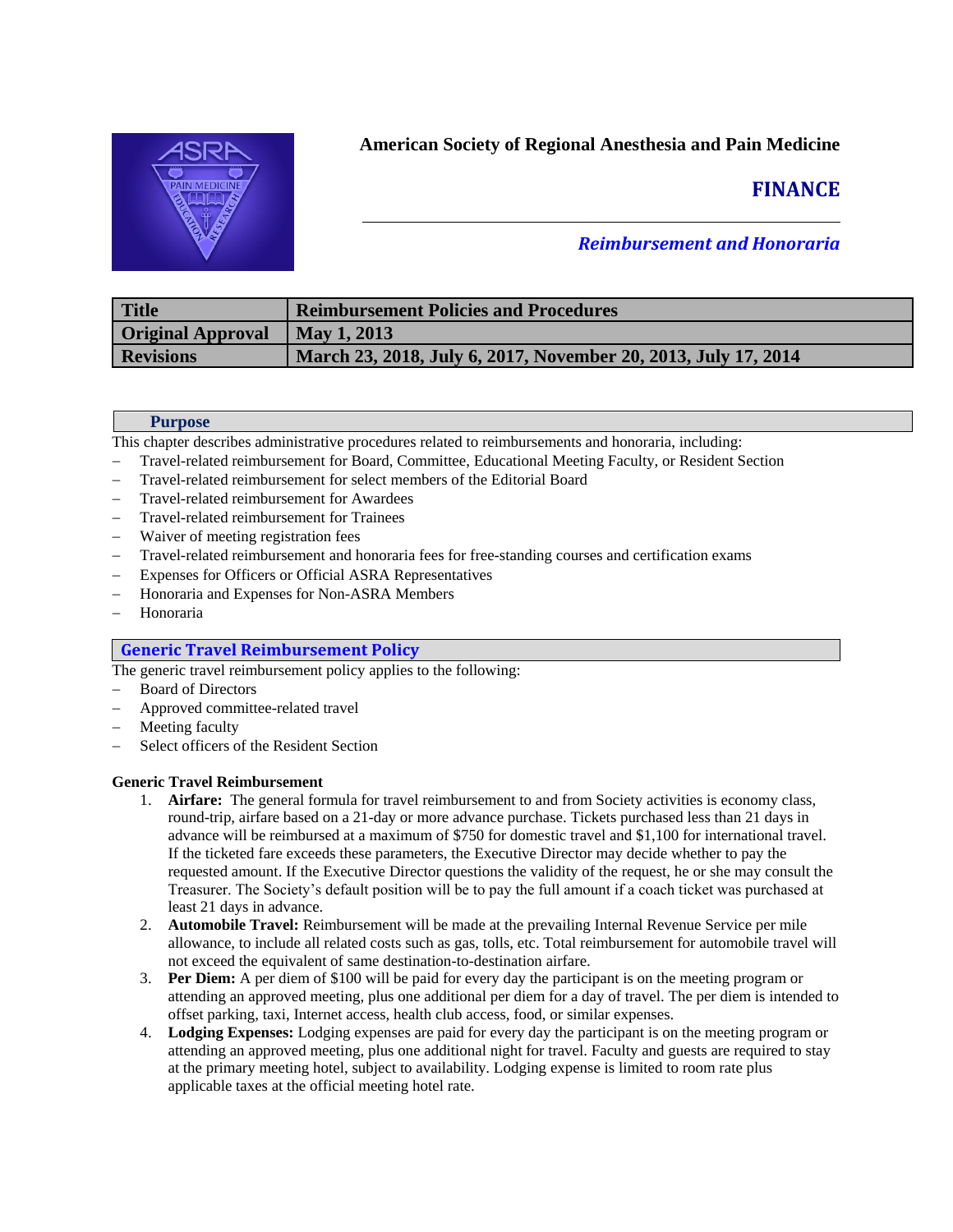- 5. **Gap Days:** The Scientific/Educational Planning Committee is highly encouraged to schedule speaker duties on consecutive days. In the event that a speaker has a gap day between assignments, the Society will pay lodging and per diem for that day.
- 6. **Local Faculty:** Faculty that reside within proximity of the meeting site are eligible for the same reimbursement as other meeting faculty, with the exception that local faculty do not qualify for reimbursement for lodging or per diem expenses linked to a 'travel day'.

## 7. **Limitations:**

- a. This reimbursement policy is applicable to all ASRA-related travel unless otherwise specified in these Administrative Procedures.
- b. ASRA does not reimburse spouse- or guest-related expenses unless otherwise specified in these Administrative Procedures.

## **Procedures to Request Reimbursements**

- 1. **Time Limits:** Reimbursement requests should be forwarded to ASRA Management as soon as possible after closure of the event. ASRA reserves the right to deny reimbursement for requests submitted more than 2 months after event closure.
- 2. **Receipts:** Matched receipts must accompany all itemized reimbursement requests.
- 3. **Electronic Requests:** The default method for submitting a request for reimbursement is to do so through the ASRA Management team's website.
- 4. **Paper Requests:** For smaller meetings and unusual circumstances, participants may be asked to submit reimbursement requests using paper forms.
- 5. **Change Fees:** Additional fees incurred secondary to change in travel schedule must be reviewed by the Executive Director.
- 6. **Exceptions:** The Executive Director must review any requested reimbursement that exceeds the limits defined in the Generic Reimbursement Policy.

## **Miscellaneous Reimbursement Policies**

- 1. **Tax Reporting:** Per diem reimbursements and/or honoraria in excess of \$600 per annum will be reported to the Internal Revenue Service and to the individual on Form 1099
- 2. **Multiple Eligibility:** Any person eligible for reimbursement in more than one category, e.g., Director who is also a program participant, will be reimbursed on the basis of a single benefit only

## **Waiver of Meeting Registration Fees**

Registration waiver only applies to the base meeting registration fee. This benefit does not include workshops, PBLDs, or other cost-added events.

Educational meeting registration fees will be waived under the following circumstances:

- − Meeting faculty members
	- o Full faculty will have 100% of registration fee waived
	- o Associate faculty will have 50% of registration fee waived
- − Members of the Board of Directors
- − Resident Section Chair and Chair-Elect
- − Resident of the Year
- Select members of the Editorial Board (see below)
- Special guests at same meeting
- − Past Presidents
- − Current and past recipients of the Distinguished Service Award, Bonica Award, and Labat Award
- − Founding Fathers

## **Travel-related reimbursement and honoraria for free-standing courses**

- 1. **Travel and lodging expenses:** Free-standing course faculty and certification exam proctors/examiners will be reimbursed for travel to/from the meeting in accordance with the Generic Reimbursement Policy
- 2. **Per Diem:** Because free-standing course faculty and certification exam proctors/examiners are provided an honorarium, they will not receive a per diem.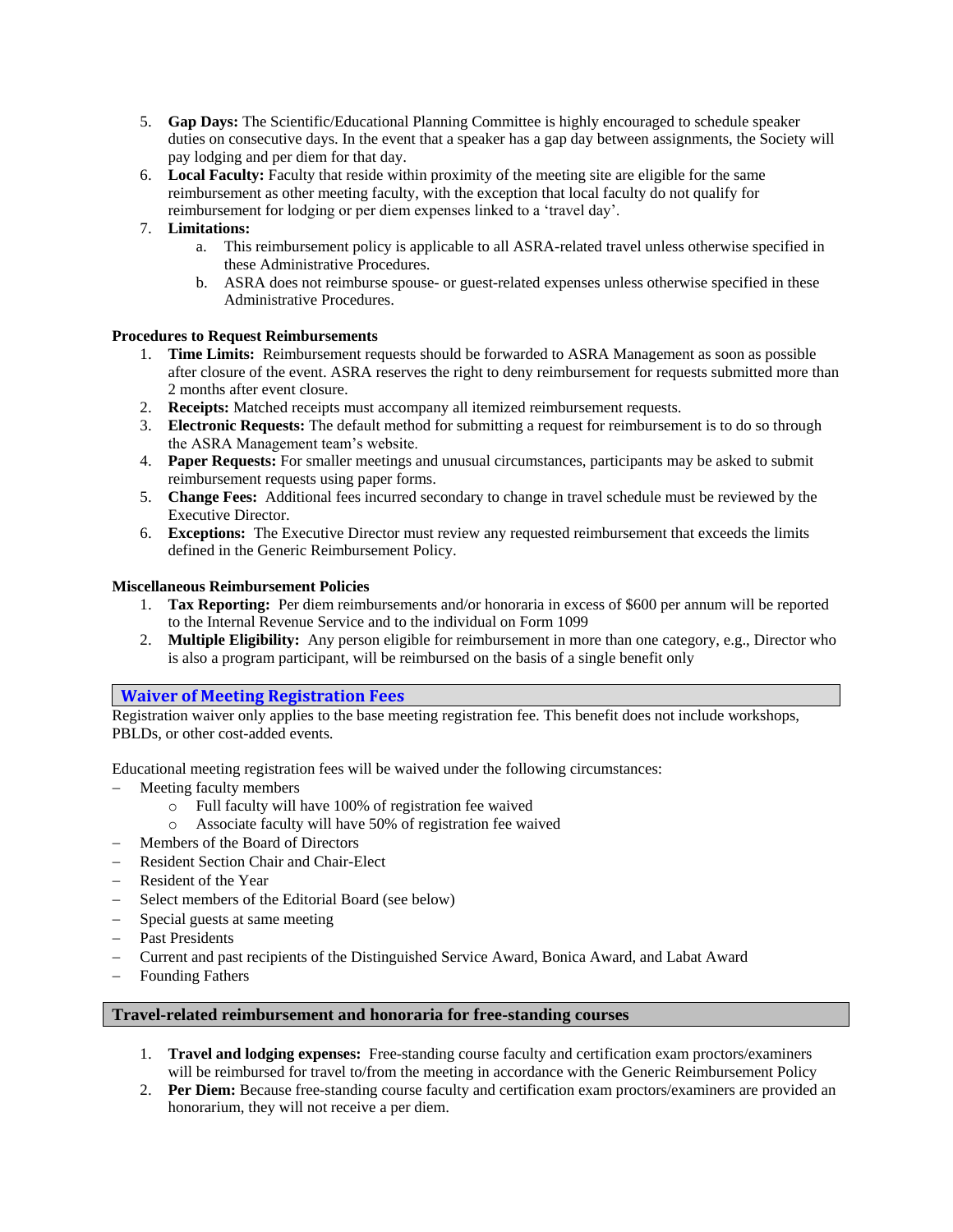3. **Honoraria:** Free-standing course faculty will receive a \$1500 honorarium.

## **Travel Related Reimbursement and Honoraria for Certification Exam**

- 1. **Certification exam Travel and lodging expenses:** Free-standing course faculty and certification exam proctors/examiners will be reimbursed for travel to/from the meeting in accordance with the Generic Reimbursement Policy
- 2. **Honoraria:** Certification exam proctors/examiners will receive a \$500 honorarium.

## **Office-Specific Additions to the Generic Reimbursement Policy**

## **Board of Directors**

- Members of the Board of Directors are encouraged to be present at educational meetings of the Society.
- Directors are eligible for lodging and per diem for every day they attend an annual educational meeting, even if they are not on the program for each day of the meeting. Airfare, per diem, and lodging (including the travel day) will be paid from the Society's general fund for those days of participation with the Board of Directors. Lodging and per diem will be drawn from the meeting funds on those days when the Director is participating in the scientific program.

## **Editorial Board**

- Spring and Fall Meetings of the Editorial Board
	- o Select members of the *Regional Anesthesia and Pain Medicine* Editorial Board as designated below are eligible for waiver of meeting registration, in addition to one night of lodging and one per diem on the day of the Editorial Board meeting at the fall and spring educational meetings.
	- o Members of the Editorial Board eligible for these benefits are:
		- Editor-in-Chief
		- Associate Editors-in-Chief
		- Members of the Senior Editorial Board
		- Associated editors and consultant reviewers are ineligible for these benefits
	- o Expenses related to these benefits are paid from the annual meeting budget if the editorial board member is concurrently on the meeting faculty. If the editorial board member is not on the faculty, his or her expenses will be charged to the Society.
	- o Travel expenses for the managing editor or other editorial assistants are paid for from the journal budget
- Publisher Strategy Meetings
	- o Editor-in-Chief and editorial assistant travel will be paid by the journal
	- o ASRA President expense will be paid by the journal
- Publisher Contract Presentation Meetings
	- o Editor-in-Chief and editorial assistant travel will be paid by the journal
	- o ASRA President expense will be paid by the Society

## **Founding Fathers**

• Founding fathers who have been specifically invited by the Board of Directors to play a non-faculty role in the meeting will have their travel expenses reimbursed consistent with the Generic Reimbursement Policy. Such reimbursement will be paid by the Society, not the meeting budget.

## **Guests Invited to the Annual Meetings**

## **Labat, Bonica, and Distinguished Service Awardees**

- Travel expenses for awardees will mirror the Generic Reimbursement Policy, with these additions:
	- o As recognized thought leaders in the field, awardees attending the meeting of their award presentation are encouraged to participate in the entire meeting to interact with participants
	- o All expenses related to awardees will be drawn from the Society's general funds and not the meeting account
	- o The Society will pay economy class airfare for the awardee's spouse or guest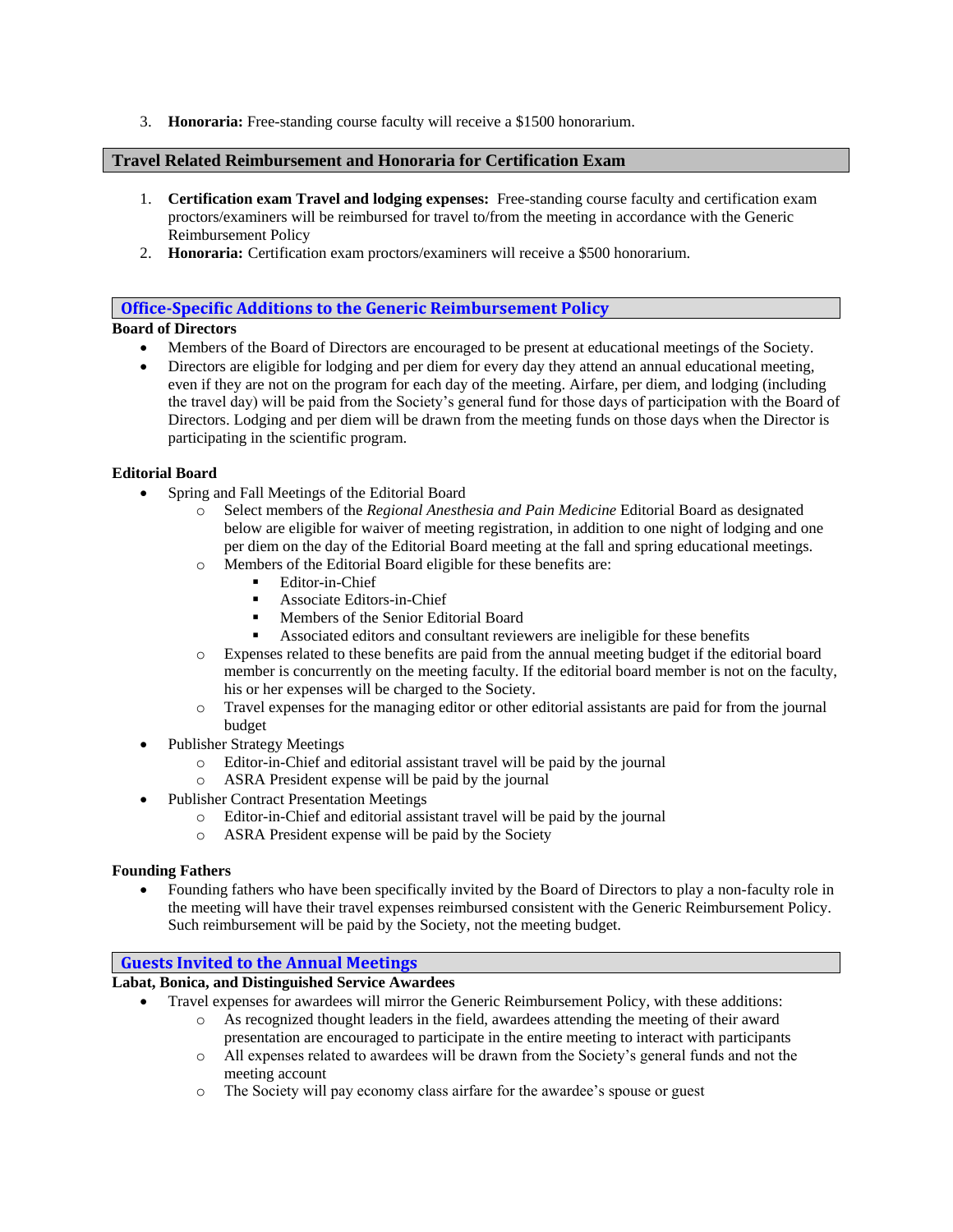- o Hotel and \$100 per diem will be paid for the entire meeting, starting the evening before the first day of the meeting, through the final evening of the meeting; not to exceed a five-night stay
- o The awardee and spouse or guest will be the Society's guest at all official meeting receptions or meals
- o The President may host a dinner (limited guest list) in the awardee's honor

## **Special Guests of the Board of Directors**

- Travel expenses for special guests will mirror the Generic Reimbursement Policy and will apply only to those items approved by the Board of Directors
	- o Any additional expenses will be approved by the Board of Directors
	- o Reimbursement for special guests will be from the Society's general account if their attendance does not involve participation in the CME portion of the meeting

## **ESRA President**

- The ESRA President travels to the ASRA meeting at ESRA's expense. However, if the ESRA President participates on the faculty, those days of participation will qualify for payment of lodging and per diem expenses.
- The ESRA President receives free meeting registration and invitation to select social events

## **Reimbursement for Trainees**

## **Resident Section**

- Spring and fall meetings
	- o The Chair and Chair-Elect of the Resident Section are eligible for travel reimbursement for the number of days that they have official committee or faculty duties at the spring and/or fall meetings
	- o Reimbursement will follow the Generic Reimbursement Policy and will be drawn from the meeting account
- American Society of Anesthesiologists Resident House of Delegates
	- o The Chair of the Resident Section is eligible for a travel stipend not to exceed \$1,000 during his or her representation of ASRA at the ASA Resident House of Delegates. These expenses are paid by the Society.
	- o Reimbursement for airfare, up to two nights lodging, local transportation, and food will be paid based on receipts (up to the maximum \$1,000 stipend)
	- o Expenses in excess of \$1,000 are the responsibility of the Chair or his or her home institution

## **Trainee Best of Meeting Scientific Abstract Awardees**

- Up to three trainees may receive the Best of Meeting Scientific Abstract Awards at spring and at the fall meetings
- The Society will offer a stipend to each awardee
	- o The stipend will not exceed \$1,500 per awardee
	- o Reimbursement is based on the Generic Reimbursement Policy (up to the maximum \$1,500 stipend); lodging and per diem are limited to two days.
	- o Because presentation of these abstracts is part of the scientific program, these expenses will be paid from the meeting budget.
- In addition, the awardees will receive complimentary meeting registration (base fee only)
- Expenses in excess of \$1,500 are the responsibility of the trainee, or their home institution

## **Resident of the Year Award**

- The Society will offer a stipend to the Resident of the Year awardee at either the fall or the spring meeting (but not both)
	- o The stipend will not exceed \$1,500 per awardee
	- o Reimbursement is based on the Generic Reimbursement Policy (up to the maximum \$1,500 stipend); lodging and per diem are limited to two days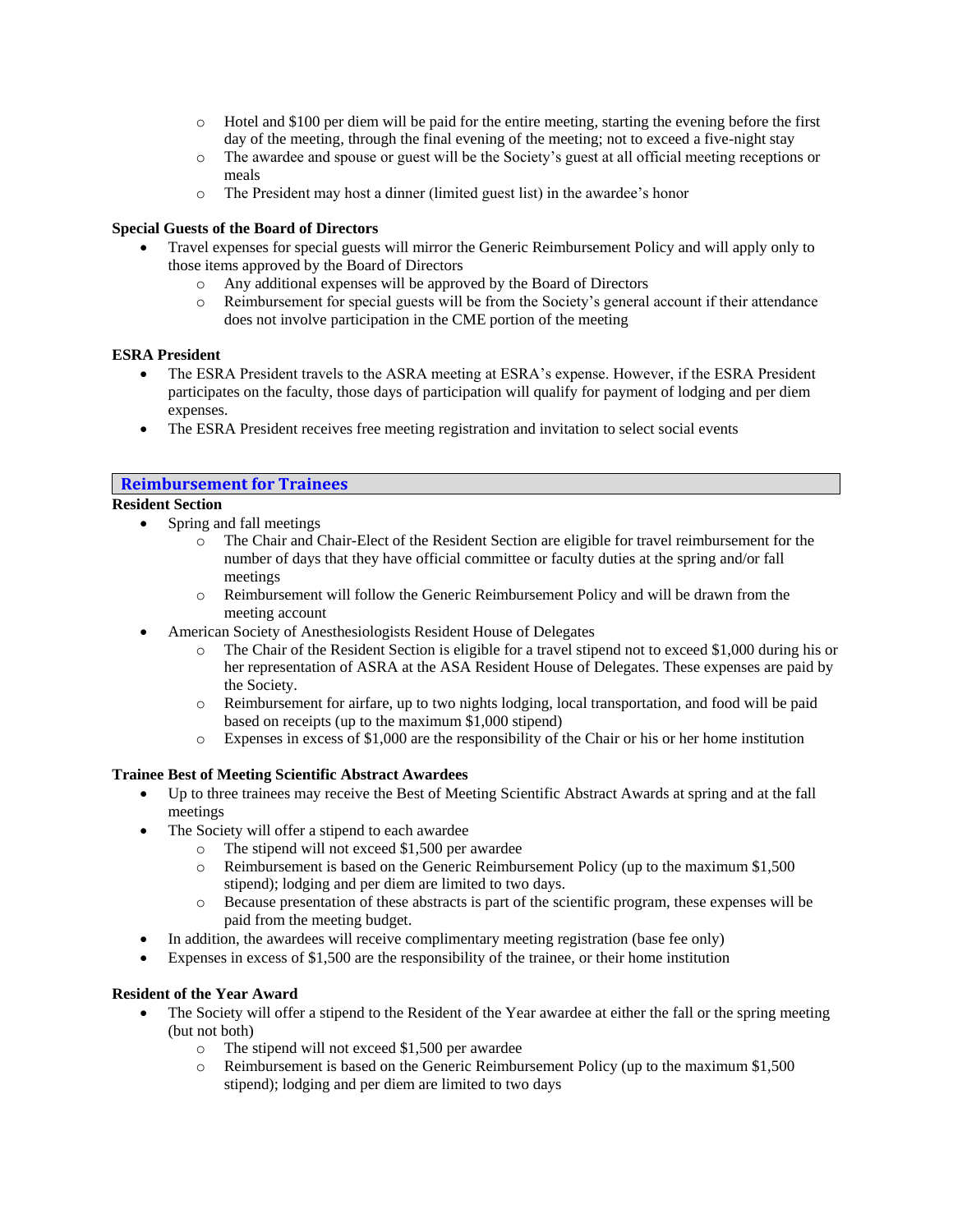- o If the Resident of the Year has a scientific role in the meeting, e.g., concurrent presentation of a best of abstract or service as Chair or Chair-Elect, the stipend will be charged to the meeting budget. If these conditions are not met, the stipend will be charged to the Society.
- In addition, the awardee will receive complimentary meeting registration (base fee only)
- Expenses in excess of \$1,500 are the responsibility of the awardee, or his or her home institution

## **Miscellaneous Travel Reimbursement**

## **Officer or Director Travel**

- Officer or director travel to meetings of the Board of Directors, Ad Hoc Committees, or for other special needs must be approved by the Board of Directors
- Reimbursement will follow the Generic Reimbursement Policy
- The Society may from time to time, with approval of the Board of Directors, choose to send a representative of the Society to unscheduled meetings relevant to the Society's interest. This may be an officer, director, or other member designated by the Board of Directors.

## **President's Travel When Representing ASRA**

- The Board of Directors approves reimbursement for the President to represent ASRA on the following occasions:
	- o To attend the annual meeting of the European Society of Regional Anaesthesia and Pain Therapy
		- The president's reimbursement follows the Generic Reimbursement Policy with the following exception:
		- The Society will pay full international airfare for economy class travel, provided the ticket is purchased at least 21 days in advance of travel
		- If the President is invited to serve as faculty at the ESRA meeting and that invitation includes travel reimbursement, then those ESRA funds will be applied to the total travel expense that is submitted to ASRA for reimbursement.
	- o To attend the American Society of Anesthesiologists Board of Directors meetings when the President is officially representing ASRA as a subspecialty component of the ASA
	- o To attend final presentation of proposals for publishing *Regional Anesthesia and Pain Medicine*
	- o ASRA will not reimburse the President to travel to meetings of other Societies or meetings
- If the President is unable to represent ASRA at an official event, he or she may appoint an alternate delegate. When this occurs, the alternate delegate's travel reimbursement shall mirror that which the President would have received.

## **Committee Travel**

- CME Committee
	- o Members of the CME Committee and select guests at the winter and spring meetings of that committee are eligible for travel reimbursement in accordance with the Generic Reimbursement Policy.
	- o Members of the CME Committee and select guests include:
		- The six standing committee members (including the chair and vice-chair)
		- The ASRA President
		- The chairs of the immediately upcoming spring and fall annual meeting educational program committees
		- The chairs of the second in line spring and fall annual meeting educational program committees
		- Rising chairs of meetings more than 2 years in the future may be asked to attend the CME Committee meetings via teleconference, but do not attend in person
		- The chair of the Ultrasound Cadaver Course Committee may be asked to attend in person or via teleconference at the discretion of the CME Committee Chair
- Ad Hoc Committees
	- o The President may from time to time call a special meeting of an Ad Hoc Committee that involves travel. When this occurs, the following apply:
		- The meeting must be approved by the Board of Directors for travel reimbursement to occur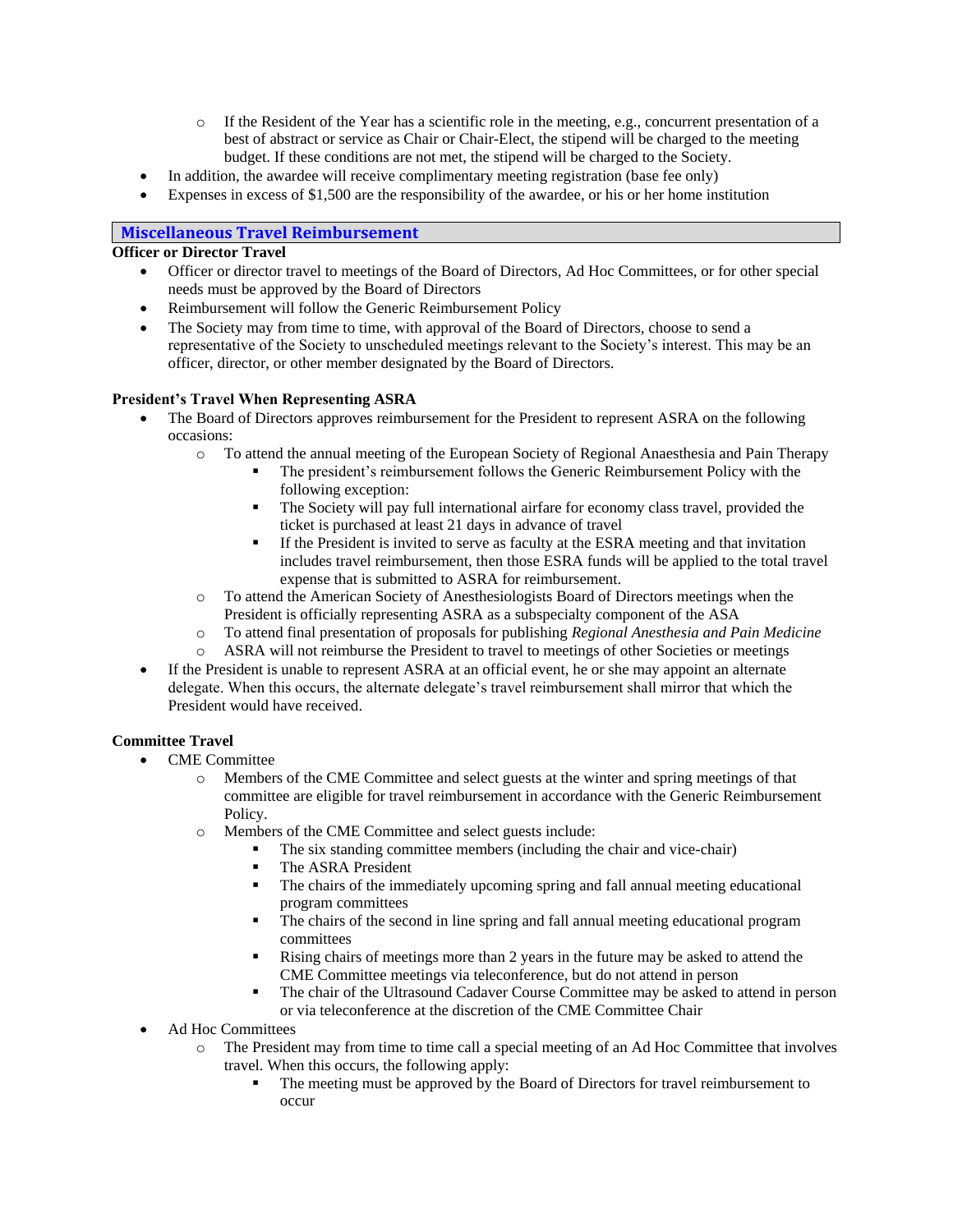- Reimbursement will be in accordance with the Generic Reimbursement Policy
- **Other Committee Travel** 
	- o In general, ASRA does not support travel expenses for committee members to attend meetings that occur outside of the time frame of a scheduled fall or spring educational meeting
		- Special circumstances may require a committee to meet at a location other than the annual meeting. The Board of Directors must approve said meeting for travel reimbursement
	- o ASRA does not reimburse committee member travel or registration when the meeting is held during an annual spring or fall educational meeting

## **Staff Travel**

• ASRA Staff travel reimbursement is paid in accordance with the management contract

## **Honoraria and Expenses for Non-ASRA Meetings**

**World Congress of Regional Anesthesia and Pain Therapy**

• ASRA does not reimburse travel expenses or pay honoraria to faculty that participate at the WCRAPT (please refer to AffiliatedOrganizations )

#### **Special ASRA Panels**

- From time to time, ASRA may be invited to present a panel at a non-ASRA meeting, such as the International Anesthesia Research Society (IARS). In these cases, the following apply:
	- o The president is charged with organizing these panels during the term of his or her presidency (or delegating to another officer or member)
	- o The Board of Directors must approve the Society's participation in these panels
	- o The Board of Directors must approve whether or not faculty are eligible for travel reimbursement
- Travel reimbursement
	- o If the host meeting pays all or a portion of travel reimbursement, these monies will be used to offset ASRA's expense
	- o Full or proportional reimbursement for faculty travel will follow the generic travel reimbursement policy
- Honoraria
	- o The Society will not pay honoraria to its members for their participation in non-ASRA meetings

## **Honoraria and Expenses for Non-ASRA Members**

## **Non-ASRA Faculty Members**

- From time to time, non-ASRA members may be invited to serve as faculty at an educational meeting. Most often these faculty members are non-physicians or are physicians not actively engaged in the practice of regional anesthesiology, acute pain medicine, or chronic pain medicine. These faculty members are eligible for the following:
	- o Travel reimbursement in accordance with the Generic Reimbursement Policy
	- o Faculty members who are not otherwise expected to be a member of the Society will receive an honorarium of \$300 for each lecture that they present at an annual educational meeting of the Society, to a maximum of \$600 per day

#### **Special Lecturers**

- From time to time, a non-ASRA member may be asked to deliver a Special Lecture at an educational meeting, or to deliver a presentation to the Board of Directors. In these cases, the following apply:
	- o Travel reimbursement in accordance with the Generic Reimbursement Policy
	- o Honoraria payment to be determined by the Board of Directors

#### **Honoraria**

ASRA does not pay honoraria to:

- − Directors
- − Officers, except for the President's stipend (see Stipend for President and Editor-in-Chief)
- − Committee chairs or members